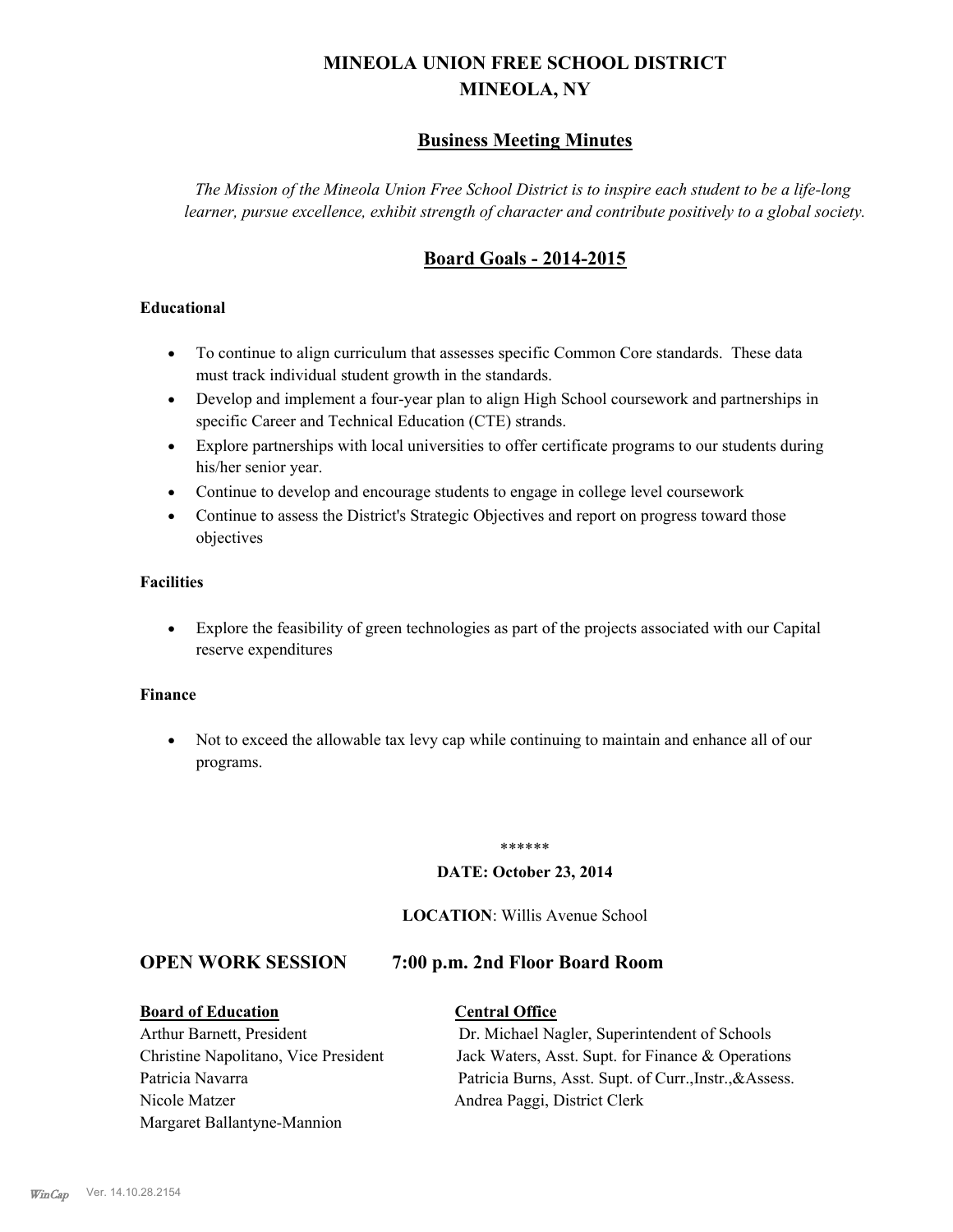#### **E. Dais & Visitor Introductions**

#### **F. High School Student Organization Report**

Tonight's SO report was by Craig VandeStouwe and Felicia Vella. It was reported by Felicia that two exciting events took place in Mineola; Homecoming and the Home Show. Felicia described the Home Show as being incredible and all of the students involved are very passionate about being part of this group. Felicia noted that she was wearing her band jacket tonight to show her pride in being a member of the marching band and she stated that the Marching Band will be in Syracuse this weekend to participate in the final competition of the season. Craig reported that a College Road trip to Rhode Island recently took place. He stated that the juniors took the PSAT on October 15th at the High School. Craig reported that the Student Organization has set goals for this year: they hope to raise \$2000 to provide food to local needy families at Thanksgiving and \$1000 for senior scholarships. Another goal for the SO is to get the 8th grade more involved in the organization. Dr. Nagler acknowledged that Craig was recently ranked number 3 in the class of 2015. The Board thanked Felicia and Craig for their reports. They also wished the Marching Band good luck in Syracuse and Mr. Barnett express his belief that this would be the year that Mineola takes first place in the competition.

#### **G. BOE Reports**

#### **a. Comments from Board Trustees**

Margaret Ballantyne reported that she had recently toured the High School with the Superintendent. She has now visited each school and is always happy to see the students, teachers and all that is going on. Dr. Ballantyne stated there have been many exciting events at the High School, Homecoming, the Home Show and the announcement of senior ranks. She added that this is a special year for her because her son is a member of the class of 2015. Dr. Ballantyne stated that the State has just passed a new regents track and it is nice to see that Mineola is ahead of the curve with this change. Finally, she looks forward to attending the NYSSBA Convention.

Nicole Matzer stated that she attended Homecoming and she wished the Marching Band good luck in Syracuse this weekend. She is also looking forward to attending the NYSSBA convention. Ms. Matzer complimented the look of the new "Outreach". She liked the color and really enjoyed the alumni spotlight. Ms. Matzer hopes to see more of this in future editions.

Patricia Navarra stated that she is happy with the new regents track announced by the State. She reported that as a parent, she had accompanied the Marching Band on trips to Syracuse and said that Mineola is always complimented on the students. Ms. Navarra stated she is proud of the students year after year and how well they behave and represent the District.

Christine Napolitano stated that as a Board Member the thing that makes her the happiest and most satisfied is to see our students truly happy participating in the various activities that are taking place.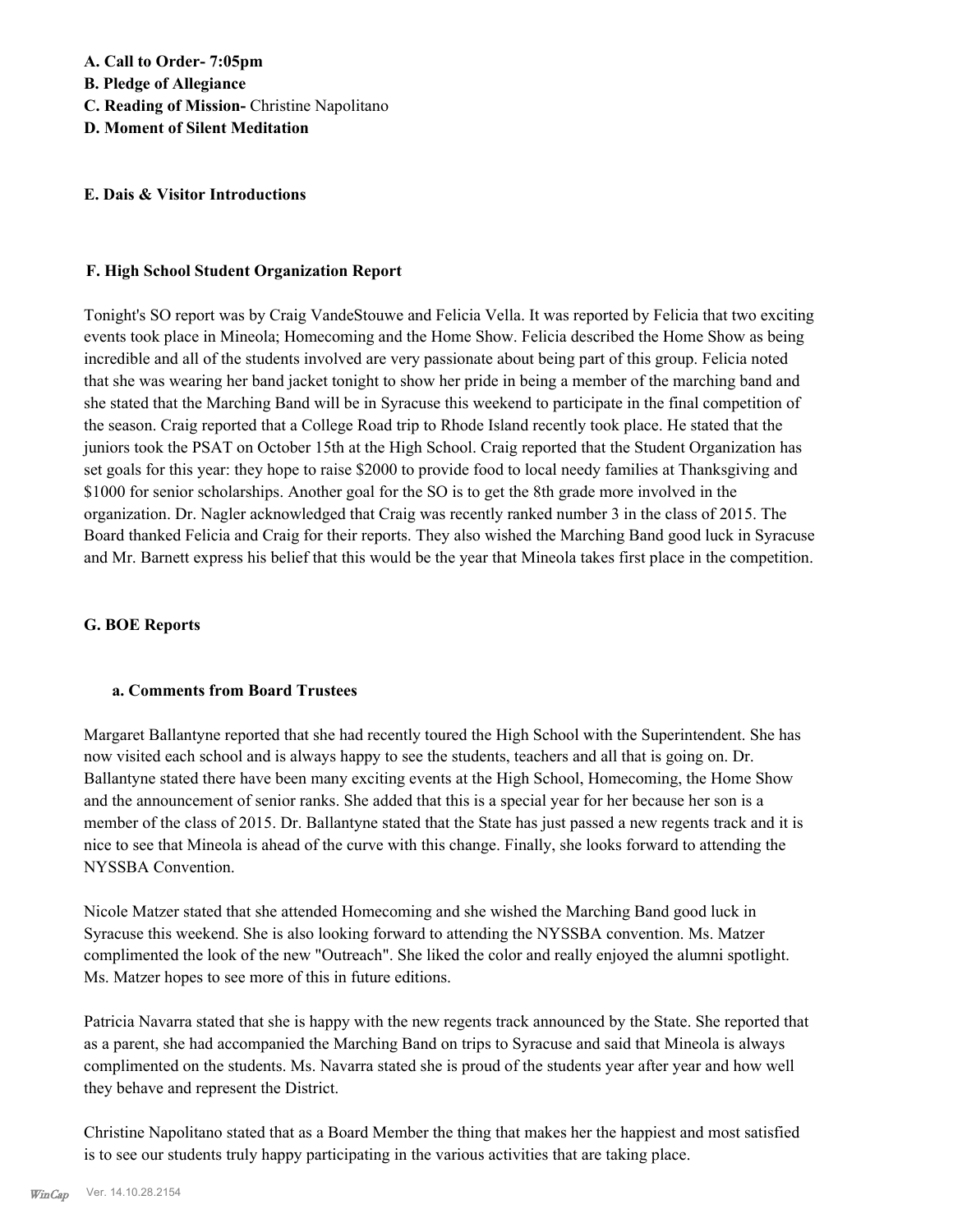#### **b. Comments from Board President**

Artie Barnett stated that the Mineola Fall sports are having a great season. The Varsity Football team is currently 5 and 1 for the season and is number 2 in the power ranking. The Girls Varsity Volleyball team is having a great season, currently 14 and 1 and will be starting playoffs shortly. The Boys Varsity Soccer team has their first playoff game. He congratulated all of the athletes and coaches. Mr. Barnett reported that he will be attending the NYSSBA convention to receive the Change for Kids award. Finally, Mr. Barnett wished the teams and the Marching Band good luck with the rest of their season.

#### **c. Comments from Superintendent**

Dr. Nagler really enjoyed the Home Show. He stated that there is a great deal of work and commitment that go into this show. Dr. nagler added that the athletes also work very hard and spend many hours preparing for the season. He is proud of all of these students. Dr. Nagler stated that it has been a long time since the football team has made it to Hofstra and he is hoping that this will be the year. Dr. Nagler will be attending the NYSSBA conference to receive the "Be the Change for Kids" award. The Superintendent thanked Pat Burns and the teachers for putting together Parent University on Technology and Learning K-12. Parents are able to provide feedback via a survey on the Parent University. Dr. Nagler stated that they will need to look at the pros and cons of having Homecoming parade and game in the evening. It was reported that he is currently still working with other superintendents on the 2015- 2016 school calendar. Dr. Nagler stated that we will definitely start classes before Labor Day.

The Superintendent stated that we finally have approval on all of the capital projects. Bids will open on Tuesday and many have already picked up information on the project. Dr. Nagler hopes to be able to award the project at the November 6th meeting. Dr. Nagler and Mr. Waters met with the architect and a public presentation on the proposal of the turf field and expansion of Hampton Street School will take place at the November 6th Workshop.

#### **H. Old Business**

Mr. Barnett asked the Board if there was any old business but they did not have any at this time. Mr. Barnett stated that he wanted to clarify that he had recently expressed his concerns about the new apartment buildings in Mineola and the Pilots. Mr. Barnett wanted to be clear that he is not against these things however, we must be prepared for the impact that they will have on the District. Mr. Barnett asked the Board for their approval on holding a public hearing on the "Veteran's Exemption". The Public Hearing will take place on November 6th at 6:30pm prior to the Workshop Meeting. He added that the Board will vote on two action items related to the Veteran's Exemption at the Workshop Meeting. The Board was in agreement with holding a Public Hearing. The information regarding this Public Hearing will be in next week's edition of the Mineola American and will be posted on the District website. There was no additional old business at this time.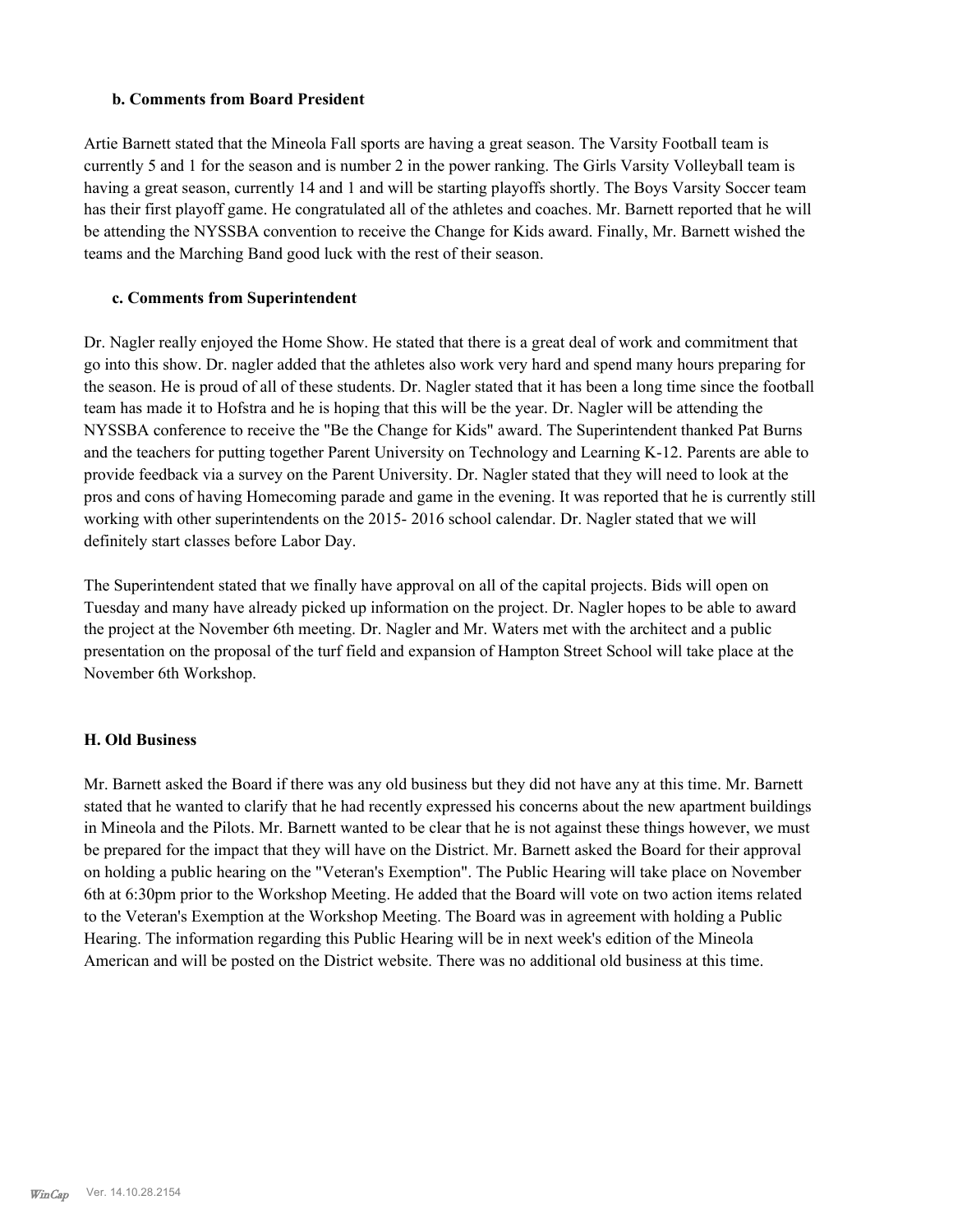#### **I. New Business**

Mr. Barnett asked the Board if there was any new business and Ms. Napolitano stated that she had one item. Ms. Napolitano inquired if the District had been able to verify the numbers quoted by Mayor Strauss regarding the Pilots. The Superintendent stated that he had asked Mr. Waters to follow up on this matter and the District had been given the run around from IDA but now has a contact person. Mr. Waters had hoped to have the numbers by today but he did not receive them yet. Mr. Barnett asked if these Pilot numbers are necessary in order to calculate next year's budget and the Superintendent stated that we do because they can affect the levy and cause it to be reduced. The Board stated that they would like to be kept in the loop and be given the numbers when they are received.

#### **Accepting of Certified Financial Statements**

**RESOLUTION # 19 -BE IT RESOLVED** that the Board of Education of the Mineola Union Free School District hereby accepts the Certified Financial Statements for the year ending June 30, 2014, completed by Nawrocki Smith LLP and such reports have been filed with the appropriate state regulatory agencies as of October 15, 2014.

**Motion:** Nicole Matzer **Second:** Margaret Ballantyne

There was no discussion.

| Yes: | Margaret Ballantyne   | No: | None |
|------|-----------------------|-----|------|
|      | Nicole Matzer         |     |      |
|      | Patricia Navarra      |     |      |
|      | Christine Napolitano  |     |      |
|      | <b>Arthur Barnett</b> |     |      |

**Passed:** Yes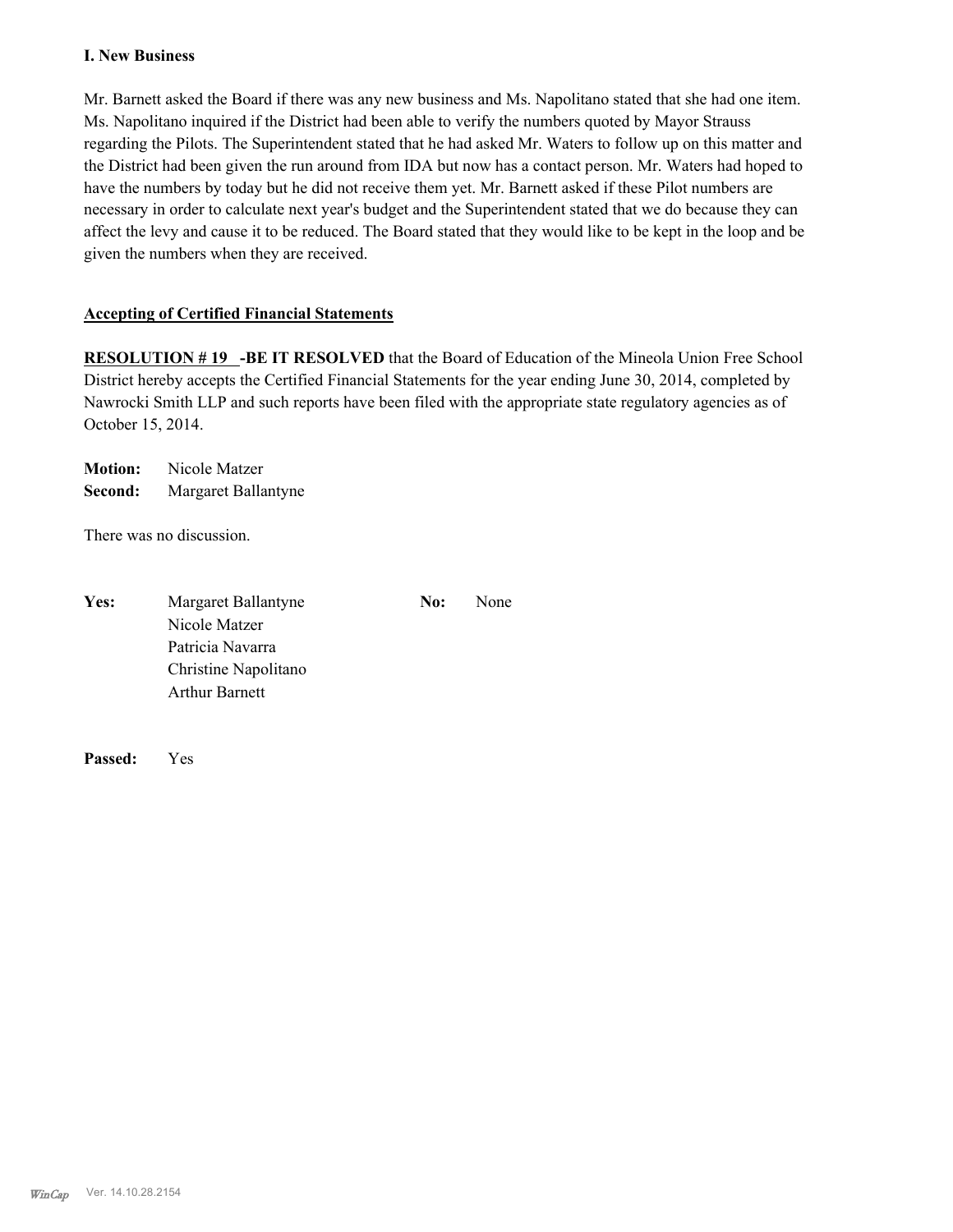#### **J. Consensus Agenda**

**RESOLUTION # 20 - BE IT RESOLVED** that the Board of Education approves the consensus agenda items J.1.a. through J.5.b., as presented.

**Motion:** Christine Napolitano **Second:** Patricia Navarra

Discussion: The Superintendent stated that he wanted to clarify two items in J.1.c.- Jackson Newspaper is actually Jr. 1st Lego League and the Jackson Safety Patrol is Scrabble Club and the back-up reflects this information. There was no additional discussion.

Yes: Margaret Ballantyne **No:** None Nicole Matzer Patricia Navarra Christine Napolitano Arthur Barnett

**Passed:** Yes

#### 1. **Instruction**

Appointment(S) Sub Teacher per diem a.

> The Board of Education accepts the following individual(s) as Per Diem Substitute Teacher(s) for the current school year, at a daily rate of \$100.00 per day; and retirees at a daily rate of \$125.00 per day.:

#### EMPLOYEE NAME EMPLOYEE CERTIFICATION

- 1. Thomas M. Maloney Physical Education, Health
- 
- b. Appointment(S) Perm Sub

2. Philip Testa Physical Education, Health

That the Board of Education approves the appointment of Stefanie Cristina, to the position of Permanent Substitute Teacher at Jackson Avenue, effective October 1, 2014 to May 31, 2015. Salary: \$100.00 per day. 1.

#### Appointment(s) Club/Stipends c.

That the Board of Education approves the following Club/stipend recommendations for the current school year:

| <b>POSITION</b>                  | <b>EMPLOYEE NAME</b>    | <b>STIPEND</b>      |
|----------------------------------|-------------------------|---------------------|
| <b>Athletes Helping Athletes</b> | Maryellen Perinchief    | \$1,434.00          |
| <b>Brainstormers</b>             | <b>Bob Goodwin</b>      | $1/2$ of \$1,434.00 |
| <b>Brainstormers</b>             | Suzanne Sabatini        | $1/2$ of \$1,434.00 |
| Cheerleader - Winter             | Laura Kligman           | \$4,303.00          |
| Class Advisor-Eight Grade        | Gina-Marie Buongiovanni | \$985.00            |
| Class Advisor-Freshman           | Mary Owens              | \$1,019.00          |
| Class Advisor-Sophomore          | Tara M. McDonnell       | \$1,693.00          |
| Class Advisor-Sophomore          | Francine Sclafani       | \$1,693.00          |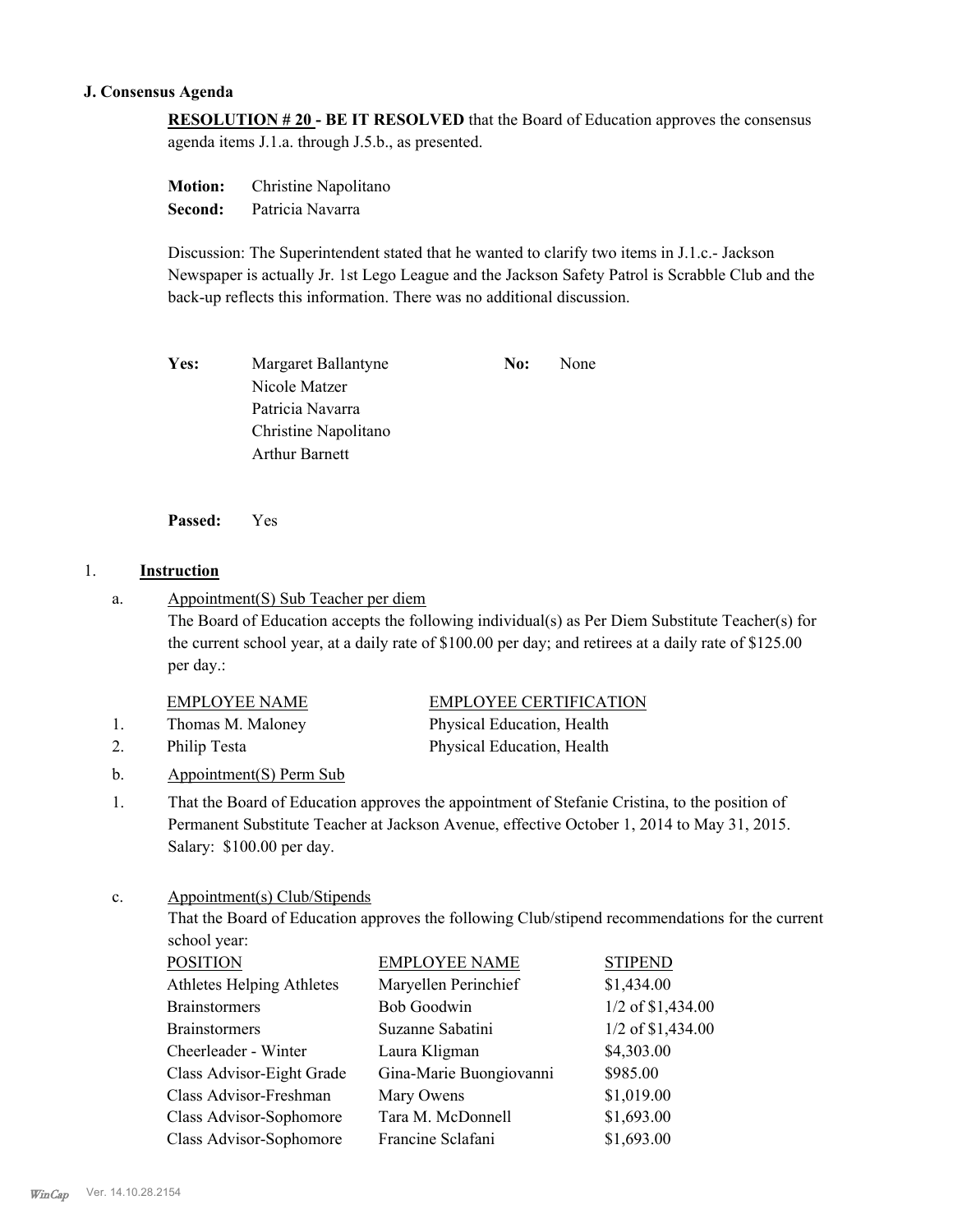| <b>POSITION</b>                | <b>EMPLOYEE NAME</b>     | <b>STIPEND</b>      |
|--------------------------------|--------------------------|---------------------|
| Class Advisor-Junior           | Jennifer Honerkamp       | \$2,367.00          |
| Class Advisor-Junior           | Eleni Theodorakis        | \$2,367.00          |
| Class Advisor-Senior           | Suzanne Sabatini         | \$2,868.00          |
| Class Advisor-Senior           | <b>Bette Sloane</b>      | \$2,868.00          |
| Creative Writing Club          | Drew Smith               | \$985.00            |
| <b>Environmental Club</b>      | Susan Kennedy            | \$1,786.00          |
| Foreign Language Club          | Giuseppa Iaboni          | \$985.00            |
| Gay Straight Alliance          | Laura L. Grassie         | \$1,785.00          |
| Increase the Peace             | <b>Stacey Rosenblatt</b> | 1/2 of \$2,151.00   |
| Increase the Peace             | Patricio Romero          | 1/2 of \$2,151.00   |
| Japanese Animee Club           | Lucy Long                | \$1,785.00          |
| Kwianis Club (Key Club)        | Surabhi John             | 1/2 of \$2,367.00   |
| Kwianis Club (Key Club)        | Mary Owens               | 1/2 of \$2,367.00   |
| Latin Club                     | Gigi Foge                | \$985.00            |
| Literary Society Club          | Mark Bomser              | \$1,358.00          |
| Math Olympiads-8th gr          | Lisa M. Marino           | \$985.00            |
| <b>Mathletes Advisor</b>       | Suzanne Sabatini         | \$1,434.00          |
| Mentoring Latinas              | Marie Watson             | \$1,434.00          |
| Mock Trial Advisor             | Soraya Zahn Rogers       | \$985.00            |
| National Honor Society         | Eileen Burke             | \$1,547.00          |
| <b>Question Mark Editor</b>    | Drew Smith               | \$3,940.00          |
| <b>Red Cross Advisor</b>       | Tara McDonnell           | \$985.00            |
| Science Club Advisor           | Ellen McGlade-McCulloh   | \$1,786.00          |
| <b>Signet Advisor-Business</b> | Denise Zunno             | \$3,640.00          |
| Signet Advisor-Editorial       | Paul Sommer              | \$5,050.00          |
| <b>Student Organization</b>    | Francine Sclafani        | \$4,388.00          |
| <b>Student Service Center</b>  | Eileen Burke             | 1/2 of \$5,050.00   |
| <b>Student Service Center</b>  | Nancy Regan              | 1/2 of \$5,050.00   |
| S.A.D.D. Advisor               | Maryellen Perinchief     | \$1,786.00          |
| Jackson Book Club              | Judith Shaughnessy       | \$859.00            |
| Jackson K-Kids Club            | Linda Goodwin            | $1/2$ of \$1,434.00 |
| Jackson K-Kids Club            | Zoila Castillo           | $1/2$ of \$1,434.00 |
| Jackson Math Olympiads         | Janice Killelea          | \$859.00            |
| Jackson Newspaper              | Teresa L. Dawber         | \$859.00            |
| Jackson Safety Patrol          | Michael Kandel           | \$859.00            |
| Jackson Art Club               | Jeanine Gallina          | \$859.00            |
| Jackson Student Council        | Jeanine Gallina          | \$1,434.00          |

Appointment(S) Marching Band Staff d.

That the Board of Education approves the following staff members for the Marching Band:

| <b>POSITION</b>           | <b>EMPLOYEE NAME</b>          | <b>STIPENDS</b> |
|---------------------------|-------------------------------|-----------------|
| Marching Band Guard Coach | John J. Meyer, Jr. (replacing | \$2,151.00      |
|                           | Kevin Merino who resigned)    |                 |

## 2. **Instruction: Contracted**

a. That the Board of Education approves the Diagnostic Services/HIPPA Agreement between the Fay J. Lindner Center and the Mineola UFSD for the 2014- 2015 school year.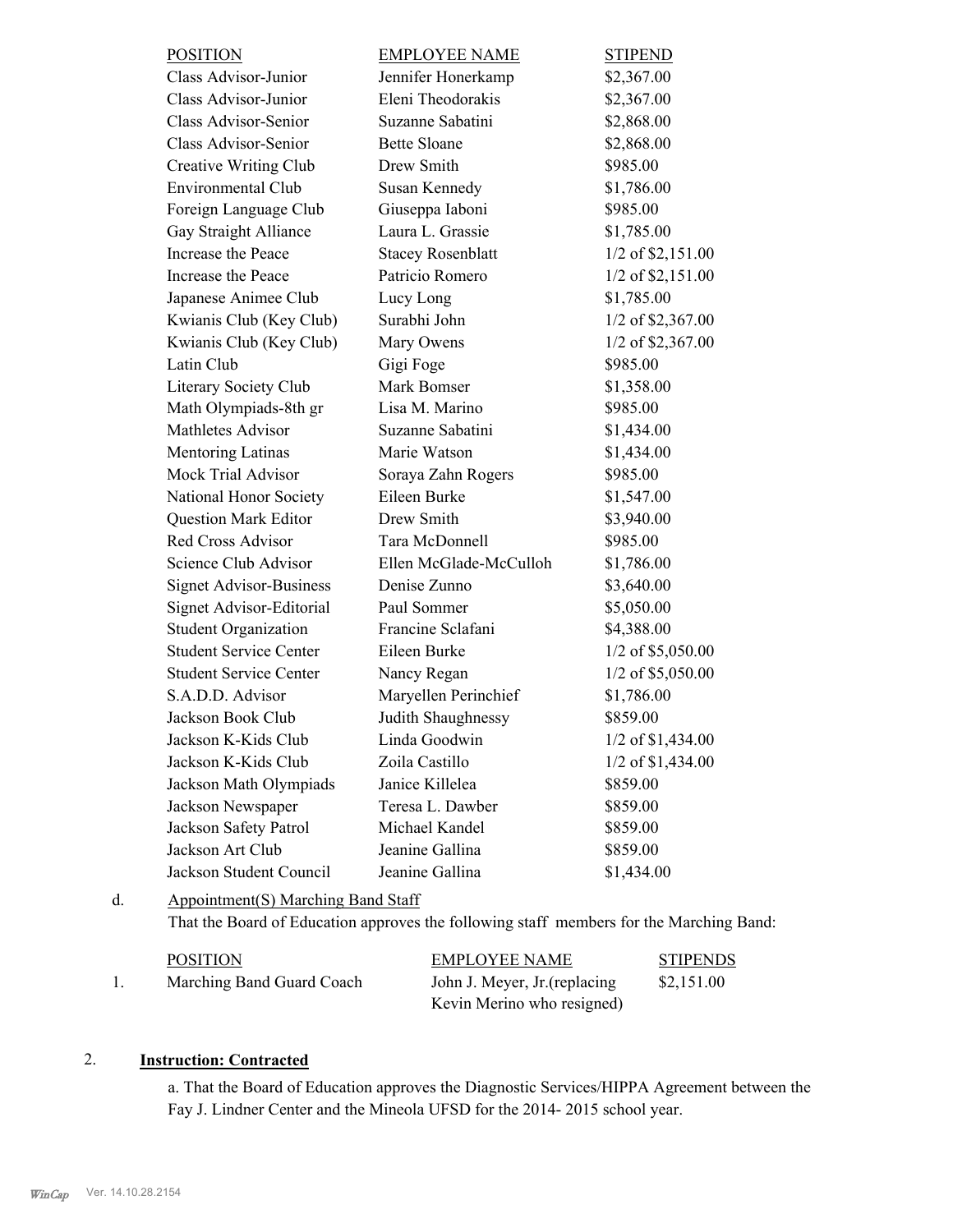b. That the Board of Education approves the Related Services Agreement between Life's WORC and the Mineola UFSD for the 2014- 2015 school year.

c. That the Board of Education approves the Special Education Services contract between Westbury UFSD and the Mineola UFSD for the 2014- 2015 school year.

#### 3. **Civil Service**

## a. Resignation(s)

- That the Board of Education accept the resignation of Allison Dinkelacker, part time Teacher Aide at Hampton Street School, effective October 10, 2014. 1.
- b. Appointments
- That the Board of Education approve the appointment of Sean Gonzalez, to the position of Custodial Sub, effective October 24, 2014. Salary is \$12.25 per hour. 1.
- That the Board of Education approve the appointment of Nicholas Moran, to the position of Custodial Sub, effective October 24, 2014. Salary is \$12.25 per hour. 2.
- That the Board of Education approve the appointment of Alexander Ayala, to the position of Custodial Sub, effective October 24, 2014. Salary is \$12.25 per hour. 3.

## 4. **Business /Finance**

## a. **Treasurer's Report**

1. That the Board of Education accepts the Treasurer's report for the period ending August 31, 2014 and directs that it be placed on file.

#### b. **Approval of Invoices and Payroll**

That the Board of Education accepts the Invoices and Payroll for the period ending September 30, 2014

| A/P Warrant # 5 | September $10, 2014$ | \$355,212.29 |
|-----------------|----------------------|--------------|
| A/P Warrant # 6 | September 23, 2014   | \$999,711.32 |

# **TOTAL EXPENSES \$ 1,354,923.61**

PAYROLL # 5  $& 46$ 

| General | \$3,879,663.25 |
|---------|----------------|
| F Fund  | \$57,385.62    |

# **TOTAL PAYROLL \$3,937,048.87**

#### **Business/Finance: Disposal of District Property** 5.

That the Board of Education approves the disposal of the following district property, according to Policy #6900, declaring them obsolete:

- a. Driver Education Car: 1996 Ford Contour VIN: 1FALP6538TK192491
- b. Bus # 78: 2001 Bluebird Bus VIN: 1BAAGCPA91F099149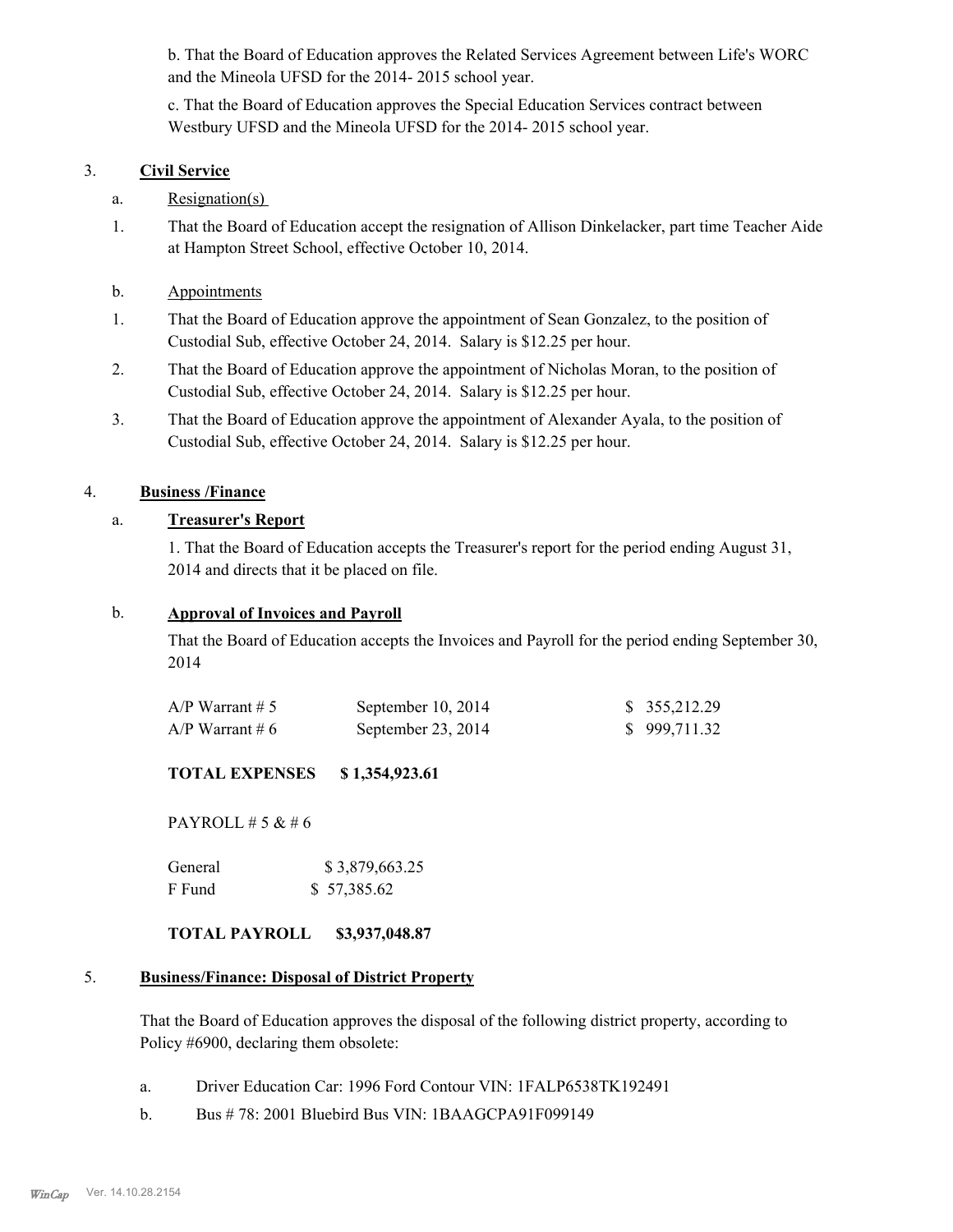#### **K. Superintendent's Report**

Superintendent of Schools' Reports for 10/23/14 Presentations:

#### 1. Science Report

The Superintendent stated that tonight's presentation is the "STEAM Initiative" and he introduced Andrew Casale and Jennie Fahey.\*This presentation can be found on the District website on the Board of Education page, under the heading- presentations. Mr Escobar, High School principal, began by stating that the STEAM program is a continuation of the vision of Dr. Nagler and the Board that began with the move of the 8th grade to the high school. Mr. Escobar stated that currently we have a good science program and we want to make it a great program.

Andrew Casale stated that the STEAM Initiative is a movement that encourages the integration of Science, Technology, Engineering, the Arts and Mathematics in our classrooms. Jennie Fahey stated that STEAM is life-long holistic learning. They presented the goals and objectives:

-Students will have fun learning science.

-Students will begin to analyze and solve real world problems.

-Students will be able to apply scientific knowledge to other subject areas and the outside world.

-Continue to integrate the Next Generation Science Standards (NGSS) in our science curriculum.

Andrew Casale discussed Science at the Middle School. Students in the 5th and 6th grades are currently in their second year of using the Knowing Science program. For three periods every 6-day cycle of science, students are with the classroom teacher and two periods in the science lab with Ms. Murphy, where they discover concepts/ideas through hands-on experiments. Students in 7th grade are using a new curriculum which is aligned to the NGSS which includes: Physical Science, Earth Science and a heavy focus on Life Sciences. It was reported that starting in November, we will begin tracking students progress by standards (NGSS) using School 4 One. Mr. Casale discussed the Greenhouse Project at the Middle School. He explained that the greenhouse is an inter-disciplinary project that can involve all students in some capacity. Andrew Casale briefly explained the project. In Research class, students will investigate properties of a greenhouse as well as plants and vegetables that can be harvested by June. In Art, students will be making clay pots to grow seeds and plants in. They will also scan them digitally using the iPad and then reproduce them using the 3D printer. In Technology (engineering and design), the students will construct shelving for the pots and botany boxes to hold cell packs. Another possibility would be to design and construct a PVC Irrigation System. In Science, students will be studying water and soil analysis, fertilizers, different forms of energy and monitoring temperature changes. In Home and Careers, students will discuss the benefits of a healthy diet and have a farm to table lunch. Mr. Casale displayed the list of Middle School Competitions for this school year. The first competition is the Wind Turbine Competition on October 29th at the Cradle of Aviation. It starts at 9:30am and is open to the public. Mr. Barnett stated that the competition that caught his attention was the Rube Goldberg Online Competition and Mr. Casale and Mr. Interrante gave him some details of the competition . Dr. Ballantyne expressed interest in the Discovery Ed. Epic Story Competition. Dr. Nagler asked Mr. Casale to compile a synopsis of each of these competitions.

Jennie Fahey presented on the Science Program Structure at the High School. In grade 8, students will take 8R- NYS 8th grade Science Curriculum or Accelerated: Earth Science. Students in Grade 9 will either take 9R- Earth Science or Accelerated: Living Environment. In grade 10, students will take 10R: Living Environment or Accelerated: Chemistry. In grade 11, students will take 11R Chemistry, Physics or AP Science course or Accelerated Physics or AP science course. In grade 12, students will take Physics or AP science course. The AP Science Course options include: AP Biology, AP Chemistry, AP Physics and AP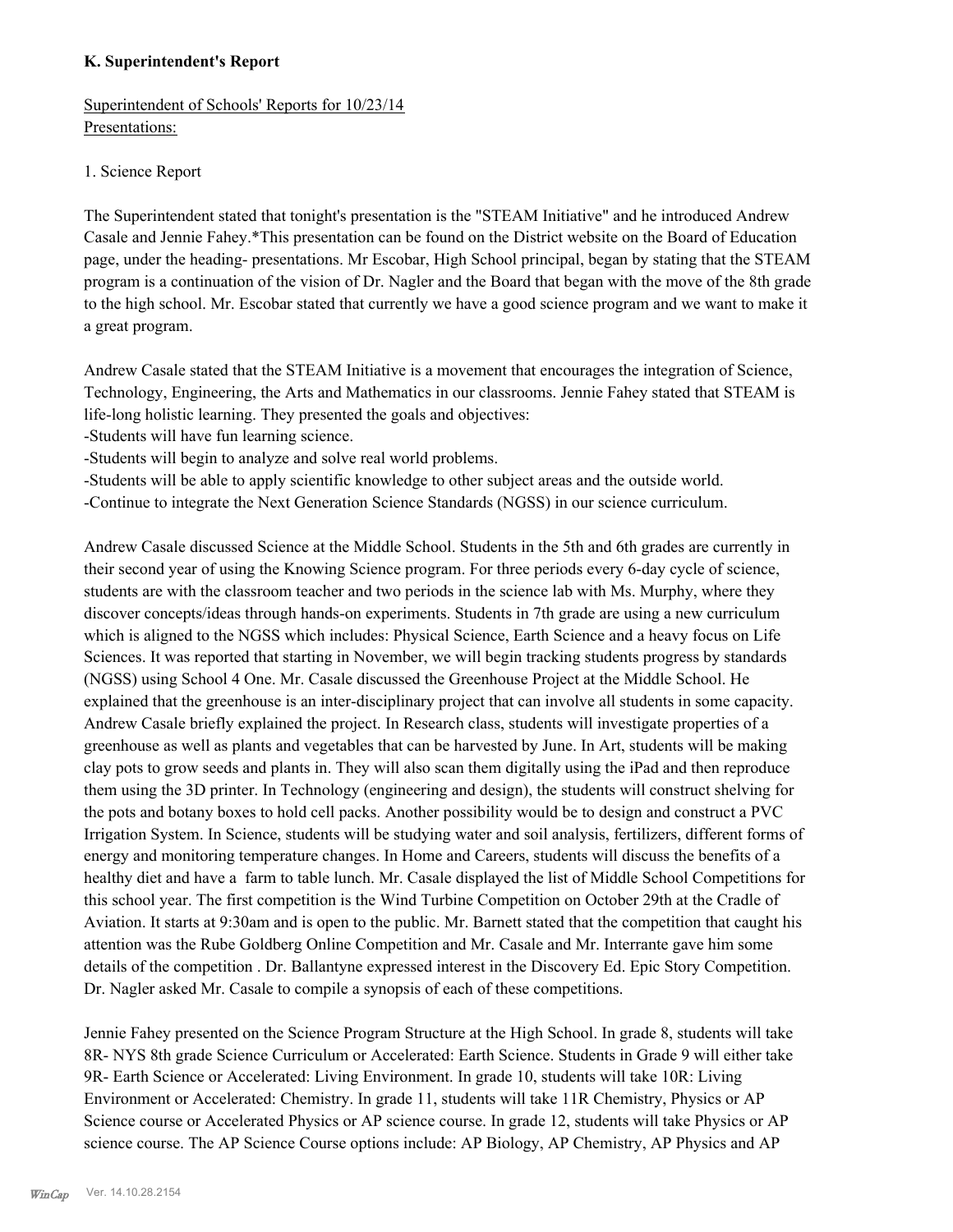Environmental Science. Ms. Fahey discussed Science at the High School. She reported that Science 8R teachers are adapting their labs to align with the NGSS standards. All AP Science courses have aligned their labs with the new College Board standards to be more inquiry based. All regents courses have modified at least 1 lab to align with the NGSS lab standards. Earth Science and Biology labs incorporated the use of iPads. There is also a Melting glass project in Art which uses chemistry. Dr. Nagler stated that he started speaking about STEAM in June and the art teachers have really embraced this whole concept and truly want to be a part of it. Jennie Fahey displayed the list of the competitions that student will take part in this school year. She stated that Dr. McGlade- McCulloh has really spearheaded this and set up the various competitions. Mineola is 1 of 20 schools to participate in the Science Bowl at Brookhaven National Lab. Ms. Fahey stated that this year, we will have STEAM Night, expanding on the High School Science Symposium. It will take place Wednesday, May 27, 2015 at 6:30pm. The following will be included in this evening: Research Projects grades 9 -12; National Science Honor Society Induction; 8th grade STEAM project; Middle School and Jackson Avenue Science Showcase and a Robotics demonstration.

The Board had some comments on the Science presentation. Dr. Ballantyne is very happy to see that Art is a part of STEAM. Dr. Nagler commented that his plan is to highlight each of the disciplines throughout the course of the year. Ms. Matzer thanked all of the teachers and ILs involved with developing the STEAM initiative. Dr. Nagler stated that he met some Superintendents from Pittsburg that are about two years ahead of us with STEAM and he and Mr. Gaven are in the process of planning a trip to visit those districts. Ms. Napolitano expressed that she is truly looking forward to Research Night, as it is one of her favorite events of the year. She is very excited about the growth of the event and will definitely be there. Dr. Nagler asked Craig VandeStouwe if he would like to comment on the research program. Craig stated that the research program has expanded greatly and added that the larger lab facility makes it much easier for students to conduct their research projects. Mr. Barnett stated that he recently had a chance to speak with Jennie Fahey and added that Dr. Nagler is very enthusiastic about her qualifications. Mr. Barnett stated that Andrew Casale has done a great job at the Middle School and looks forward to seeing what will come next.

#### Superintendent Comments

The Superintendent had no additional comments this evening. But, he stated that he was in need of an Executive Session to discuss negotiations.

#### **L. Public Comments**

Mr. Barnett opened the floor to public comment and there was one resident who had a question for the Board regarding the public hearing and the Board President responded.